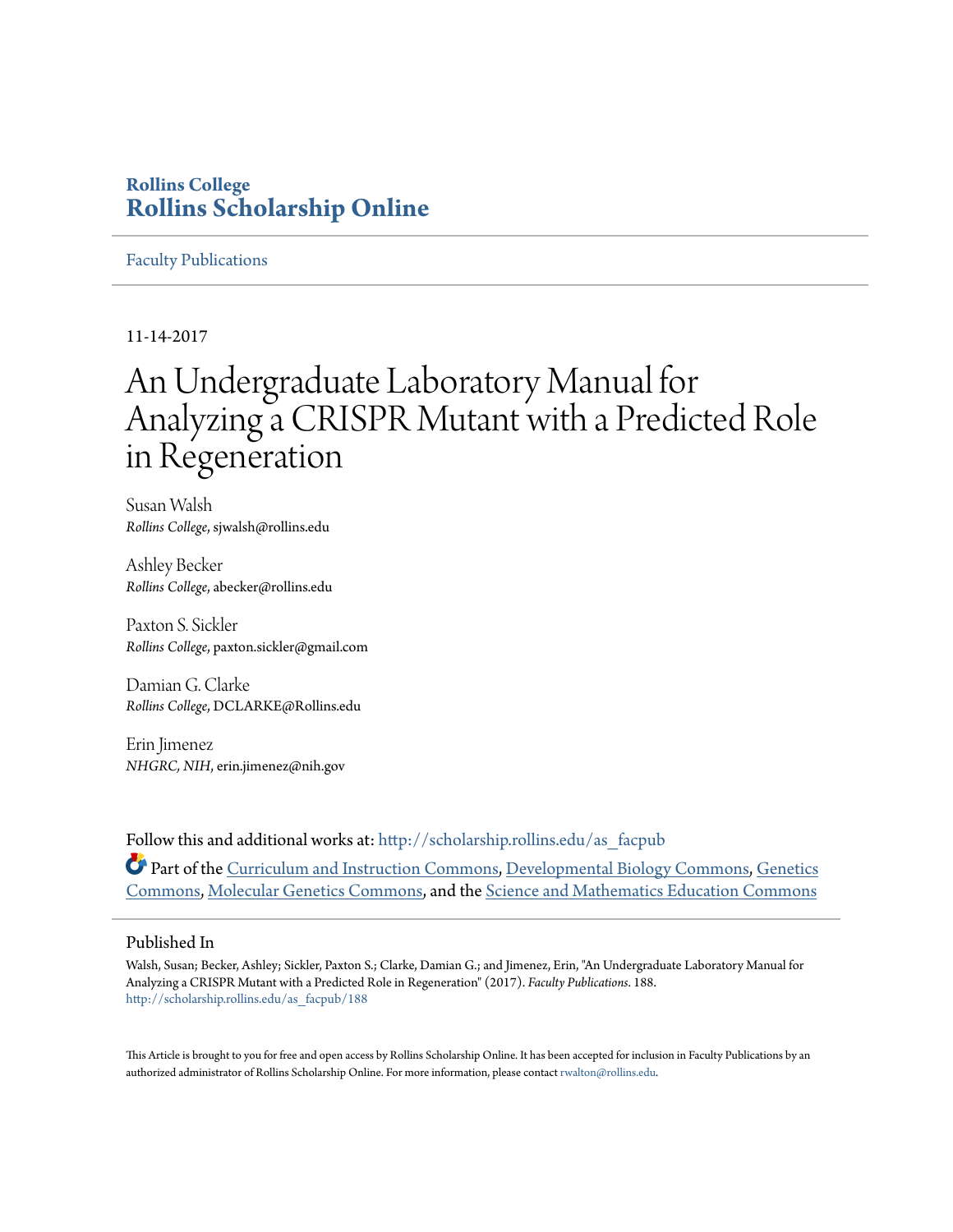

Susan Walsh, et al. J Hum Bio & Health Edu 2017, 1: 2

1: 008

#### **Research**

# **An Undergraduate Laboratory Manual for Analyzing a CRISPR Mutant with a Predicted Role in Regeneration**

Susan Walsh<sup>1\*</sup>, Ashley Becker<sup>1</sup>, Paxton S Sickler<sup>1</sup>, Damian G Clarke<sup>1</sup>, and Erin Jimenez<sup>2</sup>

*1 Department of Biology, Rollins College, Winter Park, FL, 32789, USA*

*<sup>2</sup>Translational and Functional Genomics Branch, National Human Genome Research Center, National Institutes of Health, Bethesda, MD, 20892, USA*

#### **Abstract**

Exposing students to undergraduate research has reportedly improved students' development of knowledge and skills in the laboratory, selfefficacy, satisfaction with their research, retention, and perseverance when faced with obstacles. Furthermore, utilizing authentic coursebased undergraduate research experiences (CUREs) includes all students enrolled in the class, giving those who may not otherwise have access to an independent undergraduate research project an opportunity to engage in the scientific process in context of an original, unanswered question. In the fall of 2016, second semester introductory biology students conducted a semester-long research project on the transcription factor Lin28a to determine the effect of Lin28a on regeneration in a CRISPR mutant. During ten laboratory periods, students completed four experiments: 1) genotyping mutants by PCR and RFLP, 2) neuromast regeneration after copper sulfate treatment, 3) measuring changes in gene expression by RT-PCR after fin clipping, and 4) swimming behavior. In the context of this class, students were challenged to design their own experiments, interpret their own data, and make connections among the experiments to draft a final paper presenting their results and conclusions. Here, we present a student laboratory manual that can be adapted to other relevant CRISPR mutants. Overall, this coursework aligns with Vision and Change, and these experiments gave students a taste of the questions, techniques, and experimental design currently used in the field of regenerative biology.

**Keywords**: Zebrafish; Neuromast Regeneration; CRISPR; Undergraduate Education; Lin28a; Course-Based Undergraduate Research; Genetics

#### **Introduction**

Students learn best by practicing science [1]. Student research in the undergraduate environment is mainly done through apprenticeships in faculty research labs; however, there are rarely enough resources or positions to provide every student with this opportunity [2]. Thus, integrating authentic research experiences into the curriculum through a course-based undergraduate research experience (CURE) enables

all students to engage in the scientific process [3-5]. As a high impact practice, CUREs provide many advantages. Exposing students to research early in their undergraduate curriculum can potentially influence their retention, academic success, and career goals. Furthermore, utilizing authentic CUREs includes all students enrolled in the class, giving those who may not otherwise have access to research an opportunity. Finally, CUREs may increase laboratory skills, self-efficacy, personal satisfaction, and resilience[4].

This paper provides a CURE laboratory manual for a semester-long zebrafish research project used with biology majors enrolled in the second semester of an introductory biology course. Zebrafish are an accessible vertebrate model system for undergraduates, as development occurs rapidly and many embryos are produced from a single breeding pair. Unlike mammals, zebrafish possess the remarkable ability to regenerate a number of tissues, from tail fins to hair cells to optic nerves [6]. The gene of interest here, *lin28a*, has been suspected to play a role in tissue regeneration, based on studies of development, pluripotency and metabolism [7-9]. Therefore, to understand if knockout of *lin28a* would be sufficient to cause defects in regeneration, a CRISPR mutant fish was

**\*Corresponding Author**: Susan Walsh, Department of Biology, Rollins College, Winter Park, FL, 32789, USA, Tel: +407-646-2534; E-mail: [sjwalsh@rollins.edu](mailto:sjwalsh@rollins.edu) 

Sub Date: October 30<sup>th</sup> 2017, Acc Date: November 13<sup>th</sup> 2017, Pub Date: November 14<sup>th</sup> 2017.

Citation: Susan Walsh, Ashley Becker, Paxton S Sickler<sup>1</sup>, Damian G Clarke, and Erin Jimenez et al. (2017) An Undergraduate Laboratory Manual for Analyzing a CRISPR Mutant with a Predicted Role in Regeneration J Hum Bio & Health Edu 1: 008

**Copyright: © 2017** Susan Walsh, et al. This is an open access article distributed under the terms of the Creative Commons Attribution License, which permits unrestricted use, distribution, and reproduction in any medium, provided the original author and source are credited.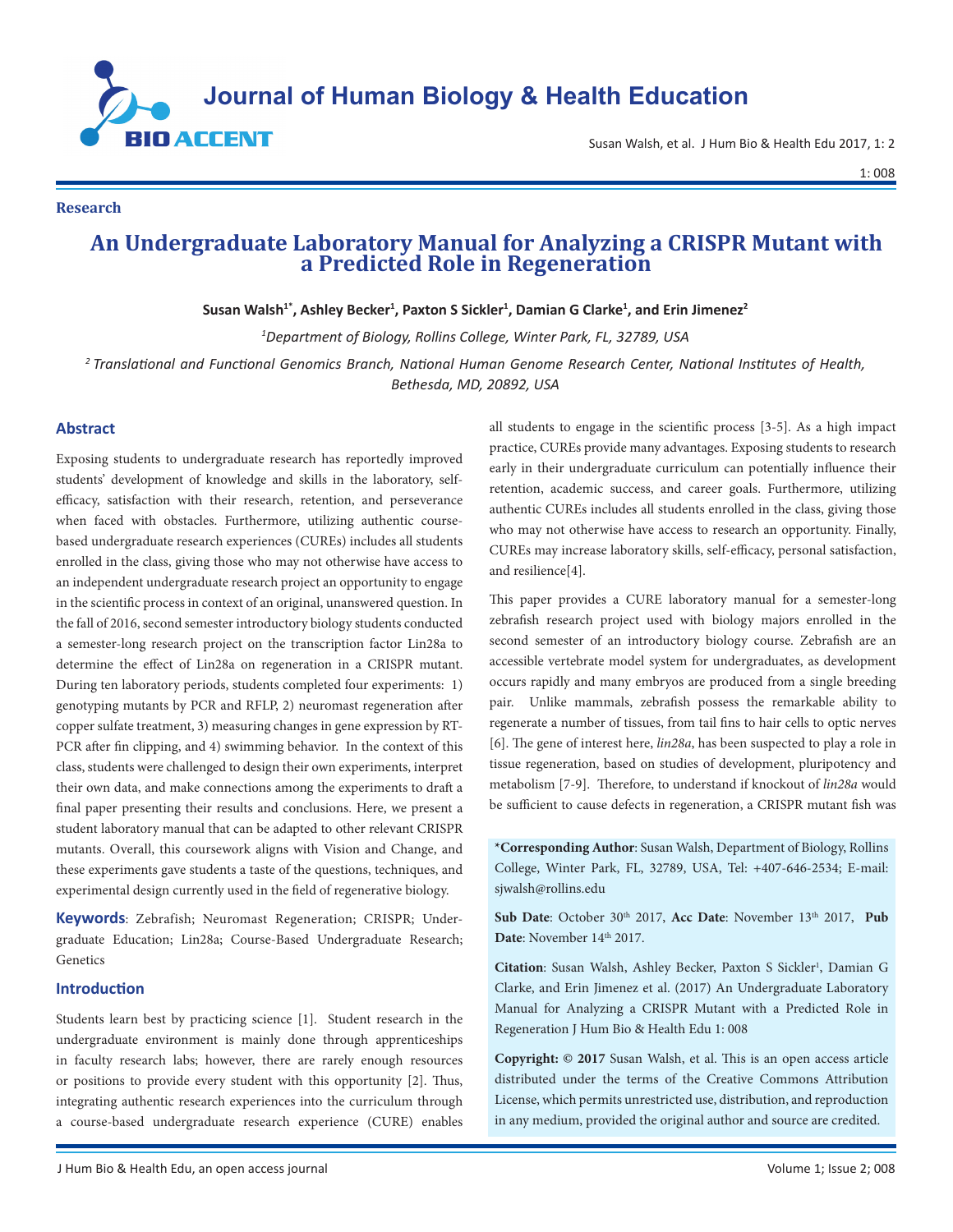Citation: Susan Walsh, Ashley Becker, Paxton S Sickler<sup>1</sup>, Damian G Clarke, and Erin Jimenez et al. (2017) An Undergraduate Laboratory Page 2 of 4 Manual for Analyzing a CRISPR Mutant with a Predicted Role in Regeneration J Hum Bio & Health Edu 1: 008

created [10] and tested against wild-type fish for larval regeneration in neuromasts, altered gene expression of pluripotency factors, and rheotaxis behavior. The experiments dovetailed with lecture material focused on genetics, physiology, and neuroscience. In the context of understanding *lin28a*, students were encouraged to read primary literature, consider experimental design and controls, make testable hypotheses, interpret their data, and connect experiments to generate a cohesive semesterlong project that could be assembled into a singular paper about one gene. Although our data suggest that *lin28a* may not affect the variables measured, students had the opportunity to engage in a novel research project through their enrollment in a required introductory course.

#### **Methods**

#### **Animal Care**

This research was approved by the Rollins College Institutional Animal Care and Use Committee. Because students were working with live vertebrate animals, all students were required to pass an electronically graded animal care quiz with a score of 85% or higher before the first laboratory period (Appendix 1). Full animal protocols can be requested from the author.

The *lin28a* fish (Z001470) was made according to standard procedures [10,11]. To breed embryos, adult zebrafish were segregated by gender and used as a breeding population. In brief, 2-3 females and 2-3 males were placed in a breeding tank .This tank was set up after the fish ate their evening meal, and the fish were left in the breeding tanks overnight. In the morning, the fish mated shortly after the lights turned on. After mating, embryos were collected and grown at room temperature in Petri dishes and 1X E3 embryo media. These embryos and the adults were brought into the classroom laboratory for students to examine.

For the adult zebrafish fin clipping experiment, adults were anesthetized in 1X tricaine (16 mg/mL) until they were motionless. The caudal fin was clipped with a pair of clean, dissection scissors and used to isolate mRNA or genomic DNA for analysis. After clipping the adult fish was returned to system water to recover.

#### **Laboratory Manual and Classes**

Detailed, student-friendly procedures with hyperlinks to videos and other resources are described in the complete laboratory manual (Appendix 2). The lab manual includes questions and activities that are italicized and red. The answer key includes answers in blue (Appendix 3). An instructional prep sheet with specific catalog numbers where appropriate is also included (Appendix 4). Students were scheduled with a weekly three-hour laboratory period that complemented three 50-minute a week lectures covering typical introductory biology material (metabolism, genetics, cell division, and neuroscience).

#### **Project Ownership Survey**

On the first day of lab, students consented to use of their survey data through an informed consent form approved by the Institutional Review Board. The participants in this study were 56 sophomore and junior undergraduate students enrolled in three different laboratory sections of General Biology II at Rollins College in Fall 2016. Each section was taught by a different instructor. The traditional group comprised of 37 students split between two sections. The experimental group included one section of 19 students who participated in the CURE. The survey was administered via Qualtrics using validated questions from the Project Ownership Survey [12] and a 5 part likert with strongly disagree (1) to strongly agree (5) during the last laboratory period. Student's scores were averaged for each traditional and experimental group, and a t-test  $(p<0.1)$ was used to compare any statistical mean difference.

#### **Results and Discussion**

To understand the role of *lin28a* in regeneration, students genotyped progeny of CRISPR heterozygotes, observed regeneration in neuromasts, examined gene expression, and finally tested rheotaxis. A full description of the procedures, the background information, and concept questions can be found in Appendix 2 with an answer key and student data in Appendix 3. In the context of this ten-week series of experiments, there was not a significant difference in neuromast regeneration, gene expression, or rheotaxis between the mutant and wild-type zebrafish. Although these data exhibited a high amount of variability, most likely due to the novice skill set of the undergraduate researchers, these data are congruent with observations made by a postdoctoral researcher at the NIH [10]. Indeed, after the students had completed the first two experiments (genotyping and regeneration), the postdoc visited the class to discuss her own research data on regeneration that matched that of the students. Informally, students remarked that they felt validated through this experience.

Undergraduate classroom laboratories can be categorized according to their scientific process, where a higher ranking indicates a more authentic research experience (Table 1). Even though some laboratories may require more technical ability, research involves the generation of novel data through well-controlled experiments. This particular CURE incorporated an experiment characterizing unknowns where some of the genotypes were known to the instructor (wild-type controls), but all other laboratory sessions were guided design on original research with no known answer (Table 1). For some experiments, students were encouraged to develop their own experimental design, but through class discussion, the experiments were limited to predetermined controls and samples. Emphasizing primary literature enhanced the rigor of the design, as students had to interpret peer-reviewed, published figures and methods sections before initiating an experiment. Furthermore, in the context of this project, students kept a laboratory notebook, created figures and figure legends, and wrote a full-length paper, reinforcing the communication details necessary for the scientific process.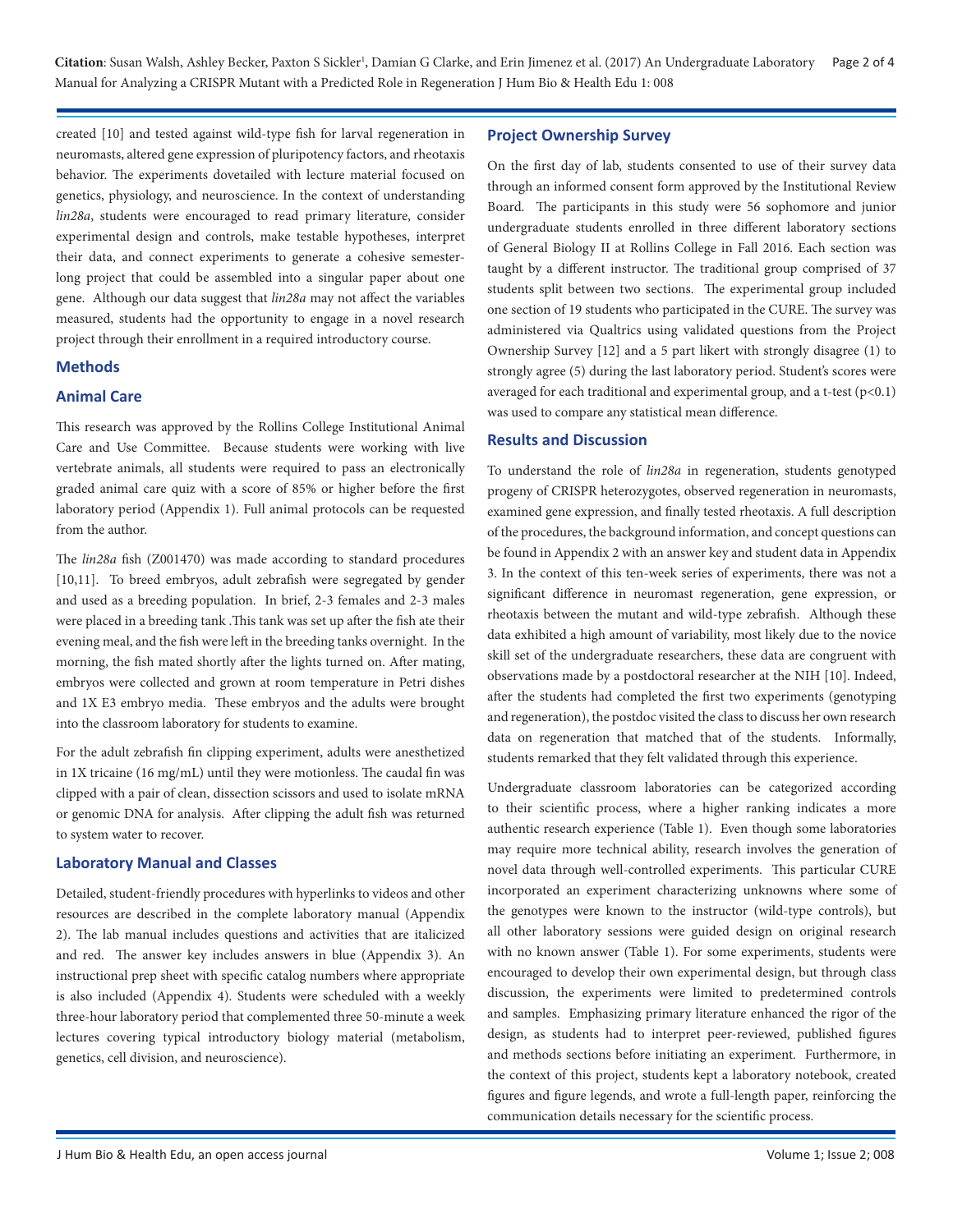Citation: Susan Walsh, Ashley Becker, Paxton S Sickler<sup>1</sup>, Damian G Clarke, and Erin Jimenez et al. (2017) An Undergraduate Laboratory Page 3 of 4 Manual for Analyzing a CRISPR Mutant with a Predicted Role in Regeneration J Hum Bio & Health Edu 1: 008

| <b>Type of Lab Experience</b>                                           | Ranking  | <b>Associated Experiment</b>              |
|-------------------------------------------------------------------------|----------|-------------------------------------------|
| "Cookbook Lab": Known Procedure and Answer                              | $\theta$ | <b>Heart Beat Rate</b>                    |
| Characterize "Unknown" using Set Procedures: Instructor Knows<br>Answer |          | <b>Zebrafish Genotyping</b>               |
| Known Answer, Student-Led Experimental Design                           |          | N/A                                       |
| Guided Design on Original Research Question                             | 2        | Neuromast Regeneration, RT-PCR, Rheotaxis |
| Student-Led Experimental Design on Original Research Question           |          | N/A                                       |

**Table 1:** Some categories of typical undergraduate laboratories where a higher ranking suggests a more authentic research experience, irrelevant of the techniques and skills required to complete the lab.

At the end of the semester, students were asked to take the Project Ownership Survey [12], and responses from the CURE students were compared to those students enrolled in the more traditional laboratory sections. These traditional sections engaged in some experimental design and unknown characterization (ranked 1 or 2 in Table 1). However, the experiments were proof of concepts where the answers were known, and the scientific questions were typically only addressed over one or two weeks. Among questions from the POS, the only answer with a large difference (t-test,  $p<0.1$ ) by the experimental group was, "my findings were important to the scientific community" (Table 2). This is likely because the experimental group was aware that their research was a collaborative project with the NIH with an unknown answer. The two groups reported almost equal scores on their research being interesting and exciting (Table 2). We hypothesize that one reason the differences in the other responses of the POS were not significant was because the survey was given during a time when the traditional section was doing an experimental design (ranked 2 in Table 1). Thus, these students may have answered the POS questions based on the lab currently underway rather than considering **Table 2:** Some POS questions and responses comparing the traditional and the CURE courses. \*indicates p<0.1

the semester as a whole.

This study had several confounding variables. The study was limited to a small sample size of less than 20 students in the experimental group. The average science GPAs among the two groups differed, with 3.01 for traditional and 2.78 for experimental, which may have correlated to the students' interest and engagement in the course as a whole. Another limitation is that the study was not randomized in that the students were not able to choose their lab section, and the sections additionally varied by both professor and timing. Providing the choice of traditional lab sections versus a CURE section before course registration may have allowed some students who were academically weaker or simply less interested in authentic research to opt for the traditional laboratory curriculum instead of the CURE, thereby increasing interest and excitement about the project. In contrast, a random assignment of students would make a better study. Having different professors for each section may have skewed results due to different teaching styles and experience teaching these labs. For example, the traditional series of laboratories has been taught and refined for three years at Rollins, but the experimental curriculum was novel so troubleshooting and refinement of the instructions was happening as the

| <b>Ouestion</b>                                         | <b>Traditional</b> | <b>CURE</b> |
|---------------------------------------------------------|--------------------|-------------|
| My research will help to solve a problem in the world.  | 2.85               | 3.31        |
| My findings were important to the scientific community. | $2.82*$            | $3.50*$     |
| My research project was interesting.                    | 4.09               | 3.94        |
| My research project was exciting.                       | 3.71               | 3.69        |